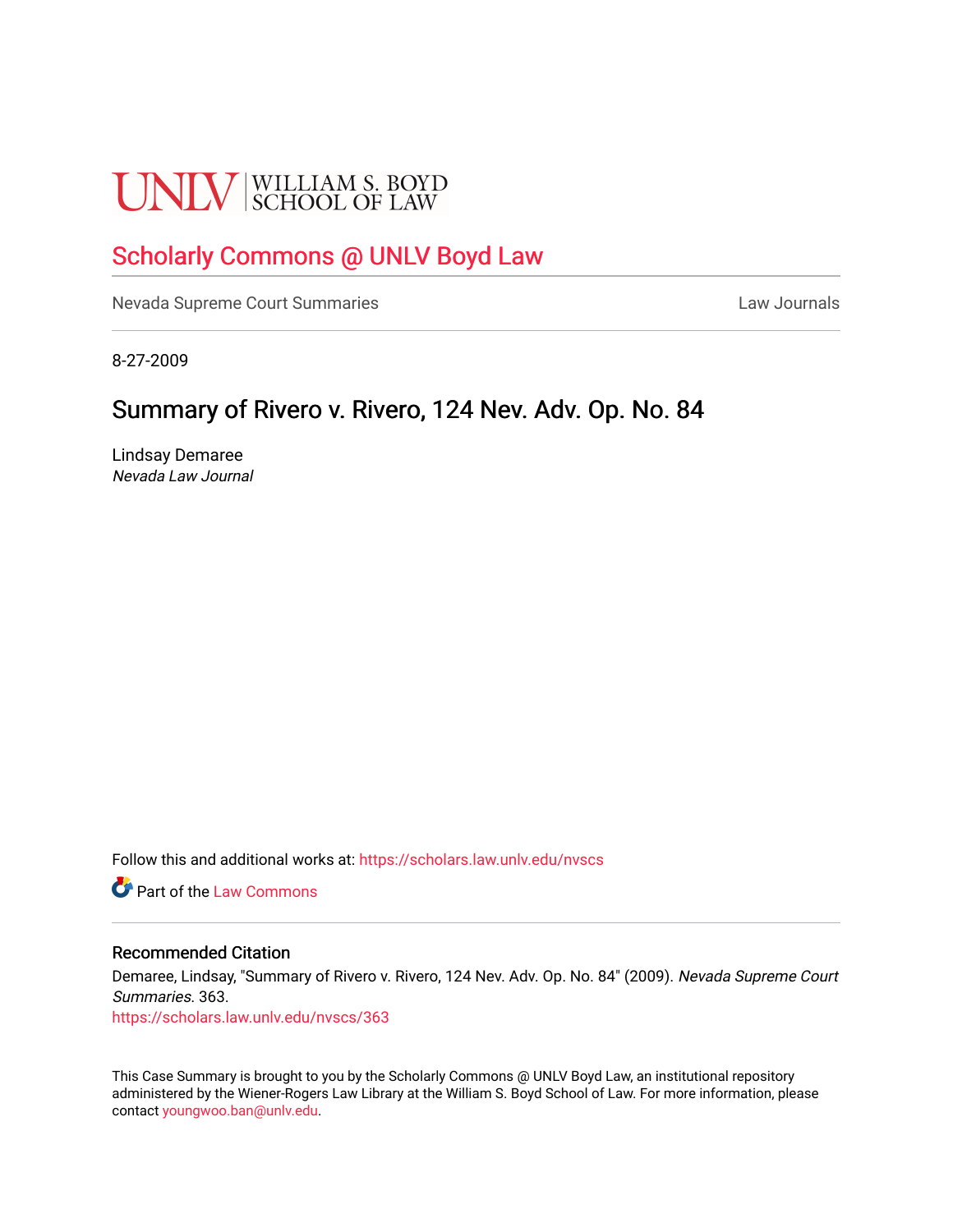## *Rivero v. Rivero***, [1](#page-1-0) 125 Nev. Adv. Op. No. 34 (August 27, 2009)**

### **FAMILY LAW – DIVORCE: CHILD SUPPORT, CHILD CUSTODY, ATTORNEY'S FEES**

#### **Summary**

 Petition for rehearing of *Rivero v. Rivero* and appeal from a district court post-divorce decree order modifying a joint child custody award. Rehearing denied, opinion withdrawn, affirmed in part, reversed in part, and remanded.

#### **Disposition/Outcome**

 The Supreme Court of Nevada withdrew its October 30, 2008 opinion for *Rivero v.*  Rivero<sup>[2](#page-1-1)</sup> and ruled that the district court abused its discretion when it determined, without making specific findings of fact, that the parties had joint physical custody and when it modified the custody arrangement set forth in the divorce decree. In addition, the Court concluded that the district court abused its discretion in denying Ms. Rivero's motion to modify child support because it did not set forth specific findings of fact to justify deviating from the statutory child support formulas. The Court also concluded that the district court abused its discretion when it awarded Mr. Rivero attorney fees in relation to Ms. Rivero's motion to disqualify the district court judge. The matter was reversed and remanded to the district court for further proceedings consistent with this opinion.

 However, the Court concluded that the district court judge properly refused to recuse herself, and the chief judge properly denied Ms. Rivero's motion for disqualification. The Court affirmed the district court's orders regarding the recusal and disqualification.

#### **Facts and Procedural History**

 Ms. Rivero filed a complaint for divorce, and the parties eventually reached a settlement. The district court entered a divorce decree incorporating the parties' agreement. The parties agreed to joint physical custody of the child, with Ms. Rivero having physical custody five days each week and Mr. Rivero having physical custody for the remaining two days. The divorce decree also reflected the parties' agreement that neither party was obligated to pay child support.

 Less than two months after entry of the divorce decree, Ms. Rivero moved the court to modify the decree by awarding her child support. The district court dismissed her motion. Less than one year later, Ms. Rivero moved the district court for primary physical custody and child support. The district court held a custody hearing and denied Ms. Rivero's motion for child support, found that the parties had joint physical custody, and ordered the parties to mediation to establish a more equal timeshare plan to reflect a joint physical custody arrangement.

<span id="page-1-1"></span><span id="page-1-0"></span>

 1 By James Conway 2 124 Nev. Adv. Op. No. 84, 195 P.3d 328 (2008).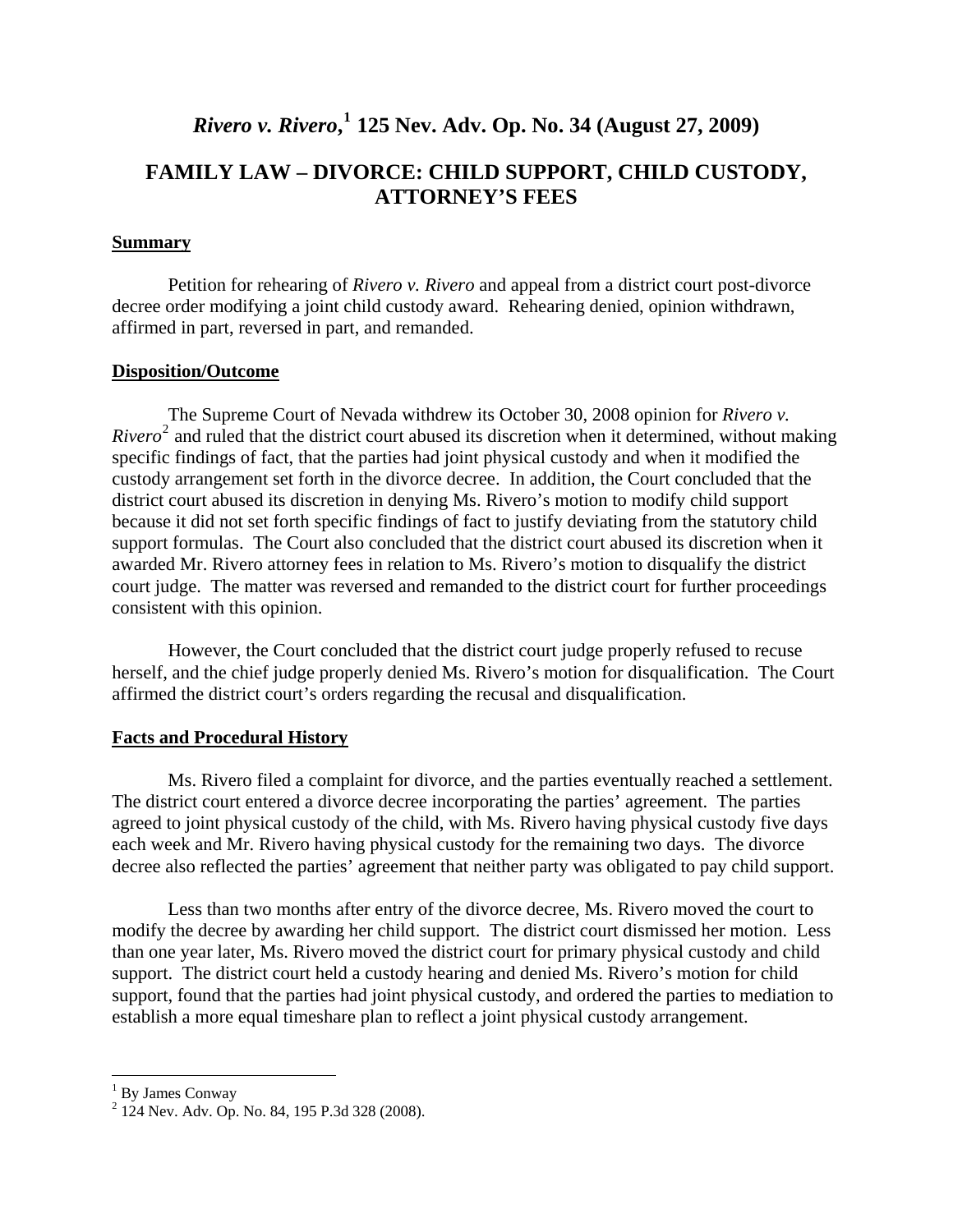After the mediation, but before the next district court hearing, Ms. Rivero served a subpoena on Mr. Rivero's employer for his employment records. The district court granted Mr. Rivero's motion to quash the subpoena, explaining that under the divorce decree, each party had joint physical custody, neither party owed child support, and the only pending issue was whether the parties could agree on a timeshare plan. Ms. Rivero then argued that the district court should reopen the child support issue and allow relevant discovery.

 When the district court refused, Ms. Rivero requested that the district court judge recuse herself. The district court judge denied the request. Ms. Rivero then moved to disqualify the district court judge, alleging that the judge did not seriously consider the facts or the law because she was biased based on the parties' physical appearance. After considering Ms. Rivero's motion to disqualify the district court judge, supporting affidavits, and Mr. Rivero's opposition, the chief judge denied the motion. The chief judge concluded that Ms. Rivero's claims appeared to rely on "prior adverse rulings of the judge" and that "[r]ulings and actions of a judge during the course of official judicial proceedings do not establish legally cognizable grounds for disqualification." Thus, the chief judge found that Ms. Rivero's motion was without merit.

 At a subsequent hearing, the district court granted Mr. Rivero's motion for attorney fees, noting that Ms. Rivero's disqualification motion was without merit. During the same hearing, the district court found that the decree's order for joint physical custody was inconsistent with the decree's timeshare arrangement because the decree's five-day, two-day timeshare did not constitute joint physical custody. In its order, the district court concluded that the parties intended joint physical custody and ordered an equal timeshare.

 The district court found that Ms. Rivero did not have de facto primary physical custody. Therefore, the court determined that an evidentiary hearing was unnecessary because it was not changing primary custody to joint custody, but was modifying a joint physical custody arrangement. Ms. Rivero appealed, challenging the district court's order denying her motion for child support, the order denying her motion to disqualify the district court judge, and the order modifying the custody timeshare and awarding Mr. Rivero attorney fees.

#### **Discussion**

#### Legal Custody

 The Court stated that legal custody involves having basic legal responsibility for a child and making major decisions regarding the child, including the child's health, education, and religious upbringing.<sup>[3](#page-2-0)</sup> The Court continued by noting that sole legal custody vests this right with one parent, while joint legal custody vests this right with both parents. Joint legal custody can exist regardless of the physical custody arrangements of the parties.<sup>[4](#page-2-1)</sup>

 3 Mack v. Ashlock, 112 Nev. 1062, 1067, 921 P.2d 1258, 1262 (1996).

<span id="page-2-1"></span><span id="page-2-0"></span> $^{4}$  NEV. REV. STAT. § 125.490(2); Mack, 112 Nev. at 1067, 921 P.2d at 1262 (Shearing, J. concurring).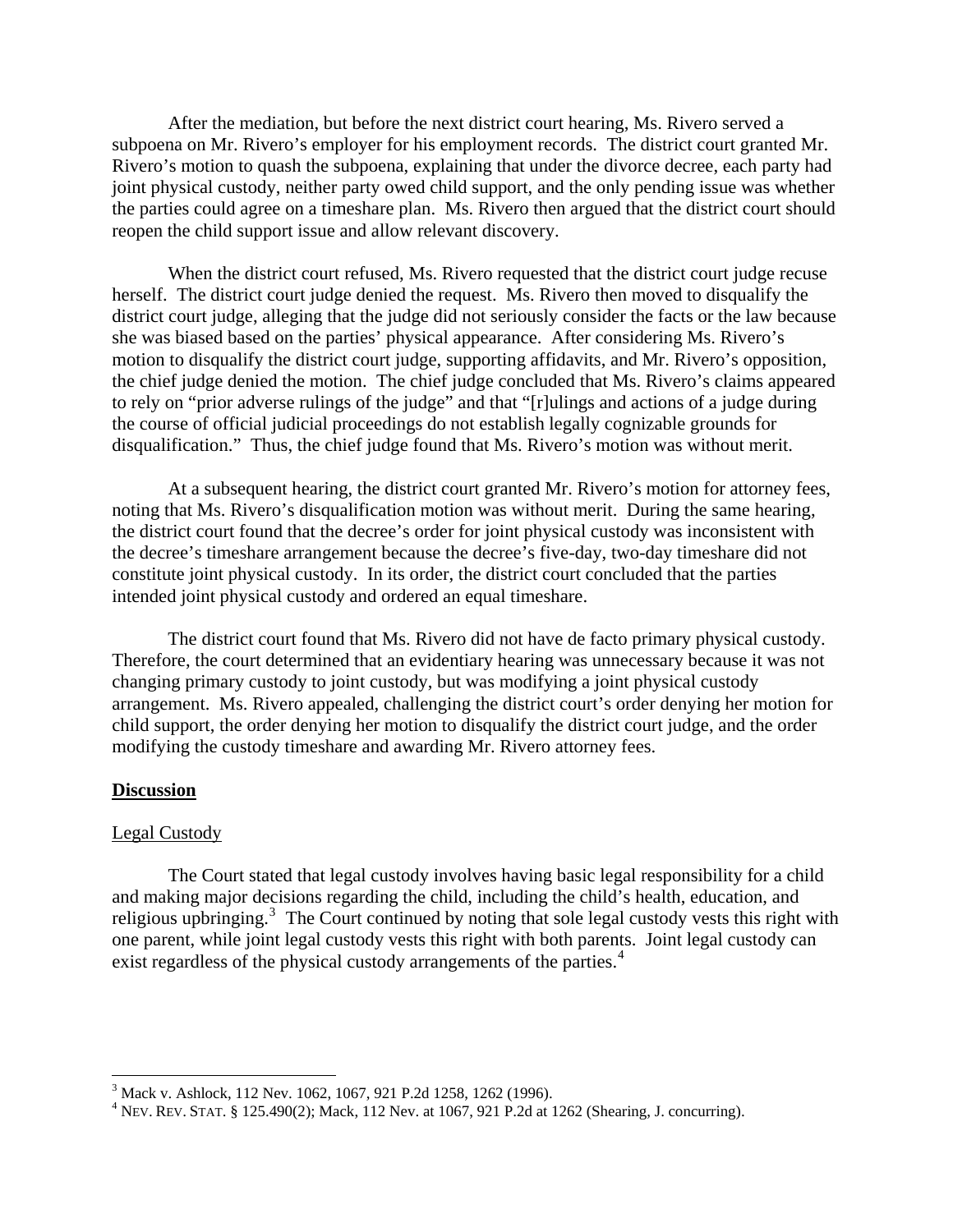#### Physical Custody

 The Court held that physical custody involves the time that a child physically spends in the care of a parent. Parents can share joint physical custody, or one parent may have primary physical custody while the other parent may have visitation rights.<sup>[5](#page-3-0)</sup>

#### A. Defining Joint Physical Custody

 The Court stated the need for it to clarify Nevada's definition of joint physical custody pursuant to Nevada statutes and case law and create parameters to clarify which timeshare arrangements qualify as joint physical custody. The Court began by stating that "[i]n determining custody of a minor child . . . the sole consideration of the court is the best interest of the child." $\delta$  The Court held that the Nevada State Legislature created a presumption that joint legal and joint physical custody are in the best interest of the child if the parents so agree.<sup>[7](#page-3-2)</sup> Since NRS Chapter 125 does not contain a definition of joint physical custody, the Court looked to the legislative history regarding NRS 125.490 in order to gauge the Legislature's understanding of its meaning. Joint physical custody is "[a]warding custody of the minor child or children to both parents and providing that physical custody shall be shared by the parents in such a way to ensure the child or children of frequent associations and a continuing relationship with both parents."<sup>[8](#page-3-3)</sup>

#### 1. The timeshare required for joint physical custody

 The Court noted that "while joint custody must approximate an equal timeshare, given the variations inherent in child rearing, such as school schedules, sports, vacations, and parents' work schedules, to name a few, an exactly equal timeshare is not always possible." As a result, the Court held that there must be some flexibility in the timeshare requirement. The Court noted that the legislature was silent regarding how far removed from 50/50 a timeshare may be and still constitute joint physical custody. The Court ultimately held that in order to approximate an equal timeshare but allow for necessary flexibility, each parent must have physical custody of the child at least 40 percent of the time to constitute joint physical custody. The Court continued by noting that the Legislature is free to alter the timeshare required for joint physical custody, but that the Court is adopting the aforementioned guidelines to provide needed clarity for the district courts.

#### 2. Calculating the timeshare

 The Court held that the method for calculating the timeshare for joint physical custody should be based on the time during which a parent has physical custody of a child over one calendar year. Each parent must have physical custody of the child at least 40 percent of the

 $\overline{a}$ 

<span id="page-3-0"></span><sup>5</sup> *See* Ellis v. Carucci, 123 Nev. 145, 147, 161 P.3d 239, 240 (2007) (describing the mother as having primary physical custody and the father as having liberal visitation); Barbagallo v. Barbagallo, 105 Nev. 546, 549, 779 P.2d 532, 534 (1989) (discussing primary and secondary custodians); CAL. FAM. CODE §§ 3004, 3007 (Westlaw current through 2004) (defining joint and sole physical custody).

<span id="page-3-1"></span><sup>&</sup>lt;sup>6</sup> Nev. Rev. Stat. § 125.480(1).

<span id="page-3-2"></span> $7$  Nev. Rev. Stat. § 125.490(1).

<span id="page-3-3"></span><sup>&</sup>lt;sup>8</sup> Hearing on S.B. 188 before the Assembly Judiciary Comm., 61st Leg. (Nev., Apr. 2, 1981).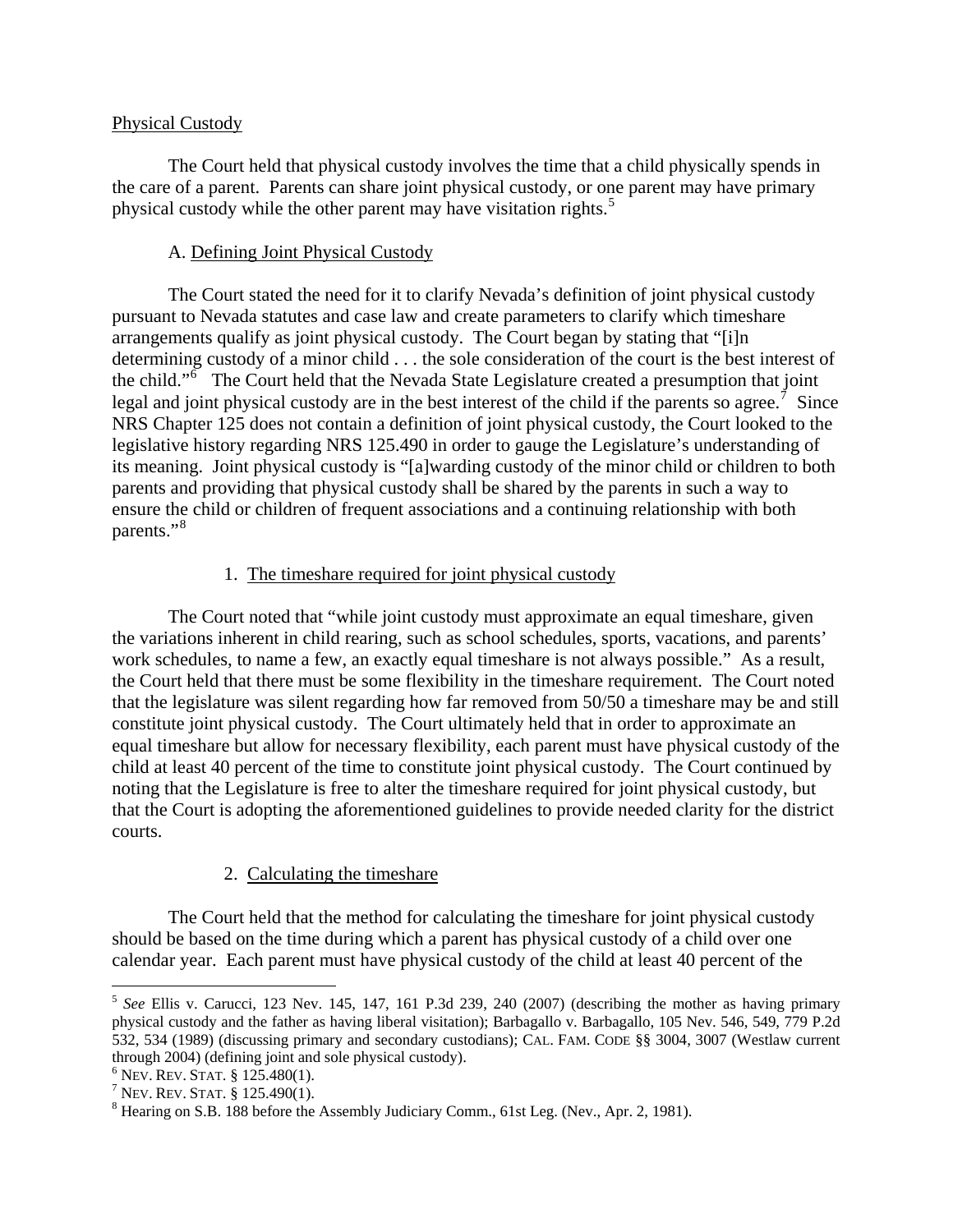time which is 146 days per year. A district court should look to the number of days during which a party provided supervision of the child, the child resided with party, and during which the party made the day-to-day decisions regarding the child, and not focus on, for example, the exact number of hours the child was in the care of the parent, whether the child was sleeping, or whether t he child was in the care of a third-party caregiver or spent time with a relative or friend during the period of time in question.

#### B. Defining primary physical custody

 The Court stated that a parent has primary physical custody when he or she has physical custody of the child subject to the district court's power to award the other parent visitation rights. $\frac{3}{7}$  The focus of primary physical custody is the child's residence. The party with primary physical custody is the party that has the primary responsibility for maintaining a home for the child and providing for the child's basic needs.<sup>[10](#page-4-1)</sup> The Court noted that this focus on residency is consistent with NRS 125C.010, which requires that a court, when ordering visitation, specify the "habitual residence" of the child. As a result, the determination of who has primary physical custody revolves around where the child resides.

 The Court continued by noting that primary physical custody arrangements may encompass a wide array of circumstances. As discussed above, if a parent has physical custody less than 40 percent of the time, then that parent has visitation rights and the other parent has primary physical custody. In addition, a primary physical custody arrangement could also encompass a situation where one party has primary physical custody and the other party has limited or no visitation. $11$ 

#### III. Custody Modification

 The Court then addressed whether the district court abused its discretion in determining that the parties had joint physical custody when the Riveros' divorce decree described a 5 days/2 days custodial timeshare but labeled the arrangement as joint physical custody. The Court stated that district courts have broad discretion in child custody matters, but substantial evidence must support the court's findings.<sup>[12](#page-4-3)</sup> Substantial evidence "is evidence that a reasonable person may accept as adequate to sustain a judgment."<sup>[13](#page-4-4)</sup>

 As for this matter, the Court concluded that the district court properly disregarded the parties' definition of joint physical custody because the district court must apply Nevada's physical custody definition—not the parties' definition. In addition, the Court held that the district court abused its discretion by not making specific findings of fact to support its decision

1

<span id="page-4-1"></span><span id="page-4-0"></span><sup>9</sup> *See, e.g.*, *Ellis*, 123 Nev. at 147, 161 P.3d at 240. 10 *See Barbagallo*, 105 Nev. at 549, 779 P.2d at 534 (discussing primary custodians and custodial parents in the context of child support); Tenn. Code Ann. § 36-6-402(4) (2005) (defining "primary residential parent" as the parent with whom the child resides for more than 50 percent of the time)

<span id="page-4-2"></span><sup>&</sup>lt;sup>11</sup> *See* Metz v. Metz, 120 Nev. 786, 788-89, 101 P.3d 779, 781 (describing a primary physical custody situation where the nonprimary physical custodian had visitation every other weekend).

<span id="page-4-4"></span><span id="page-4-3"></span><sup>&</sup>lt;sup>12</sup> *Ellis*, 123 Nev. at 149, 161 P.3d at 241-42.<br><sup>13</sup> *Id.* at 149, 161 P.3d at 242.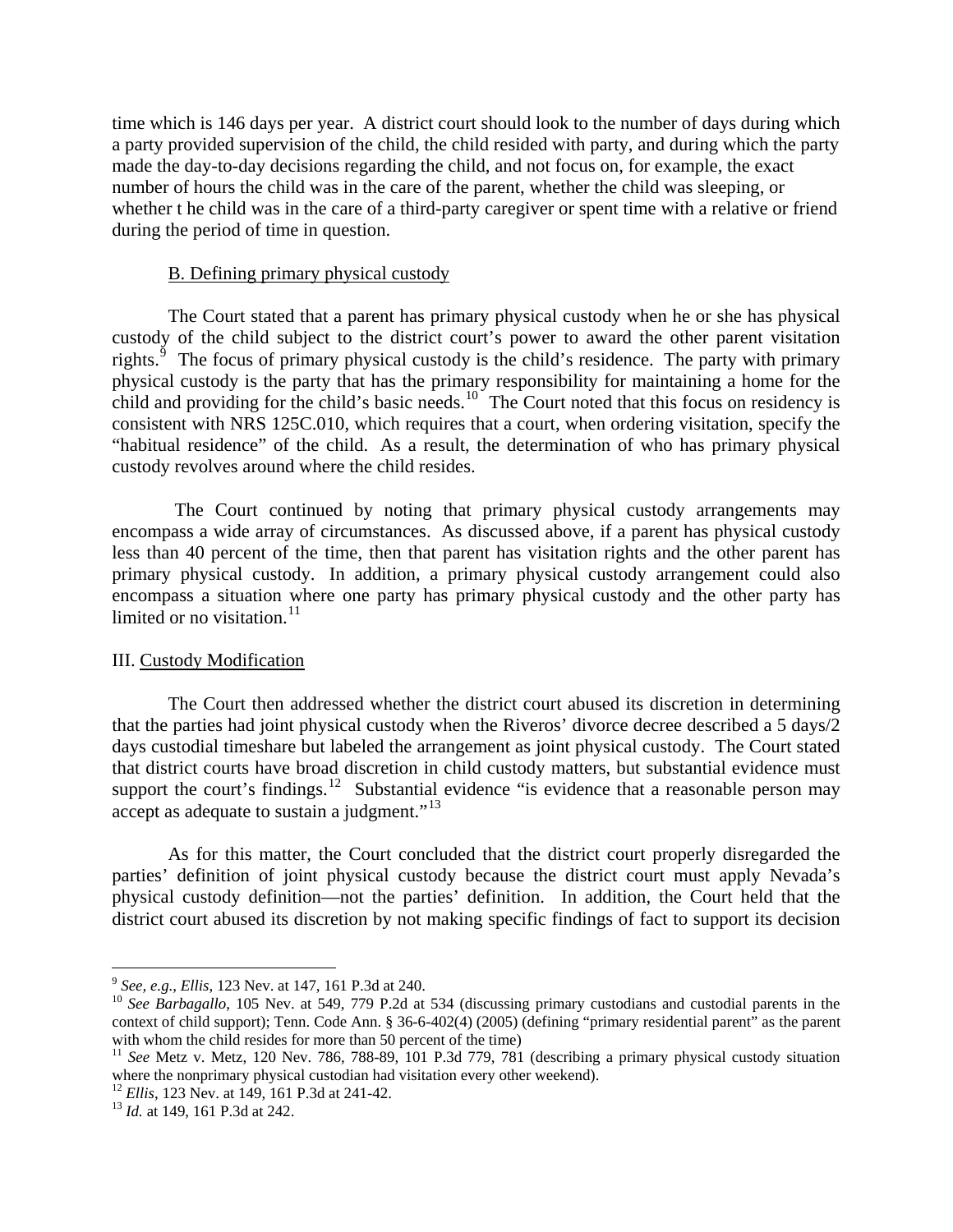that the custody arrangement constituted joint physical custody and that modification of the divorce decree was in the best interest of the child.

#### A. Custody agreements

 As for custody agreements, the Court concluded that the terms of the parties' custody agreement will control except when the parties move the court to modify the custody arrangement and that in custody modification cases, the court must use the terms and definitions provided under Nevada law, including NRS chapter 125C and caselaw. In this case, the Court concluded that Ms. Rivero moved the district court to modify the decree. Therefore, the district court properly disregarded the parties' definition of joint physical custody.

#### B. The district court's determination that the parties' custody arrangement was joint physical custody and its modification of the custody arrangement

 The Court stated that when considering whether to modify a physical custody agreement, the district court must first determine what type of physical custody arrangement exists because different tests apply depending on the district court's determination. A modification to a joint physical custody arrangement is appropriate if it is in the child's best interest.[14](#page-5-0) In contrast, a modification to a primary physical custody arrangement is appropriate when there is a substantial change in the circumstances affecting the child and the modification serves the child's best interest.<sup>[15](#page-5-1)</sup>

 The Court held that the district court properly found that the 5 days/2 days timeshare included in the parties' divorce decree did not constitute joint physical custody. However, the district court found that in actuality the parties shared custody on approximately equal time basis, and thus effectively had join legal custody. However, the Court ruled that the district court did not make findings of fact supported by substantial evidence to support its determination that the custody arrangement was, in fact, joint physical custody.[16](#page-5-2) Therefore, the Court determined, the decision was an abuse of discretion. The Court held that, on remand, the district court must evaluate the true nature of the custodial arrangement, pursuant to the definition of joint physical custody described above, by evaluating the arrangement the parties are exercising in practice, regardless of any contrary language in the divorce decree. The district court must then apply the appropriate test for determining whether to modify the custody arrangement and make express findings supporting its determination.

#### IV. Child support

 The Court held that the district court abused its discretion in denying Ms. Rivero's motion for child support because it did not make specific findings of fact supported by substantial evidence.

<span id="page-5-0"></span><sup>&</sup>lt;sup>14</sup> Nev. Rev. STAT. § 125.510(2).

<span id="page-5-1"></span><sup>15</sup> *Ellis*, 123 Nev. at 150, 161 P.3d at 242.<br><sup>16</sup> *Id.* at 149, 161 P.3d at 241-42.

<span id="page-5-2"></span>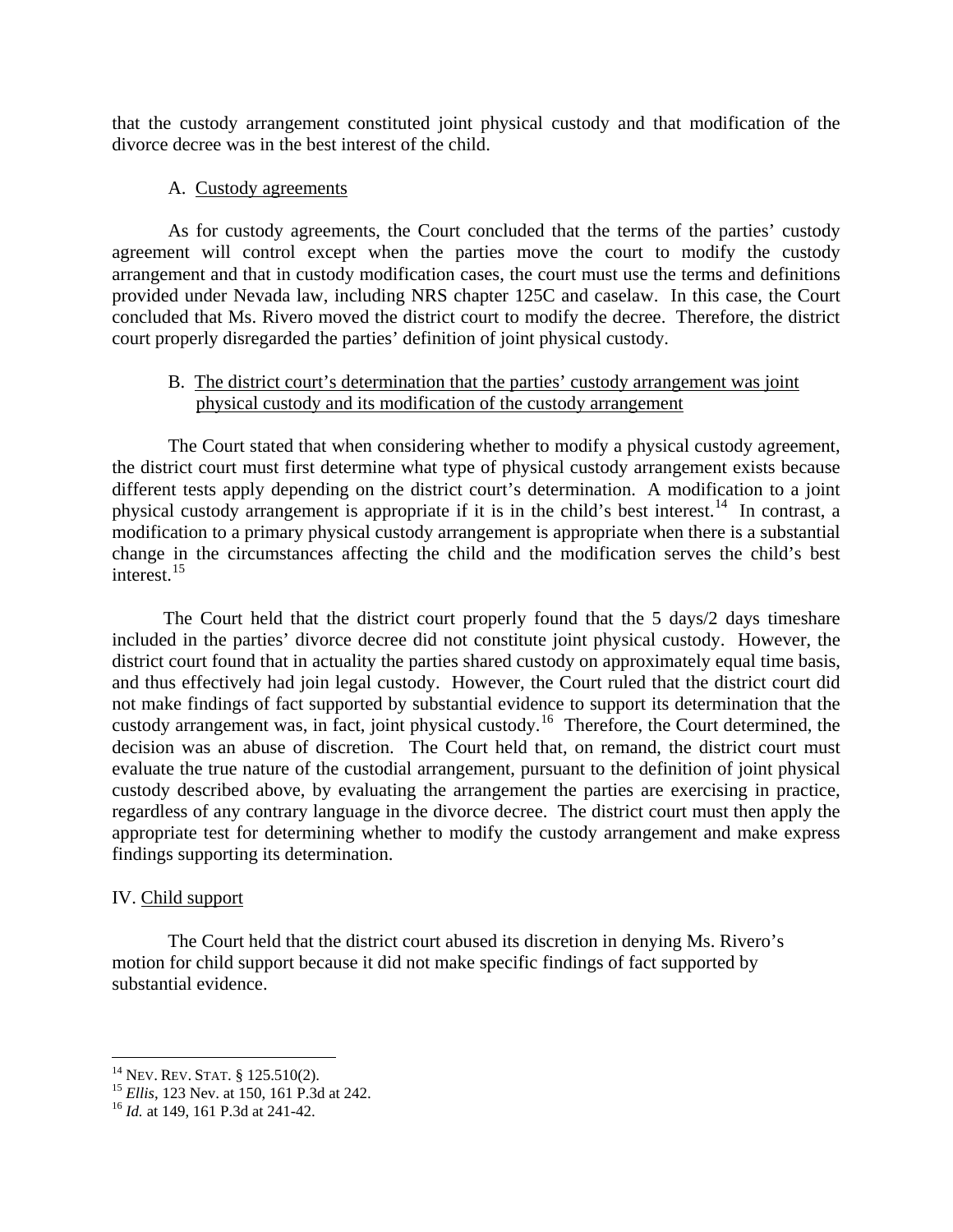#### A. Modifying a child support order requires a change is circumstances

 The Court found that an ambiguity has arisen in Nevada case law regarding when the district court has the authority to modify a child support order. The Court held that the district court only has authority to modify a child support order upon finding that there has been a change in circumstances since the entry of the order and the modification is in the best interest of the child.

 The requirement of changed circumstances in child support cases prevents parties "[from filing] immediate, repetitive, serial motions until the right circumstances or the right judge allows them to achieve a different result, based on essentially the same facts." <sup>[17](#page-6-0)</sup> Therefore, a court cannot modify a child support order if the predicate facts upon which the court issued the order are substantially unchanged.<sup>[18](#page-6-1)</sup> Also, the modification must be in the best interest of the child. $19$ 

 Under NRS 125B.145(1), the district court must review the support order if three years have passed since its entry. The district court must then consider the best interests of the child and determine whether it is appropriate to modify the order.<sup>[20](#page-6-3)</sup> The Court stated that "modification is appropriate if there has been a factual or legal change in circumstances since the district court entered the support order." Upon a finding of such a change, the district court can then modify the order consistent with NRS 125B.070 and 125B.080.<sup>[21](#page-6-4)</sup> Therefore, although a party need not show changed circumstances for the district court to review a support order after three years, changed circumstances are still required for the district court to modify the order.

The Court also retreated from *Scott v. Scott*<sup>[22](#page-6-5)</sup> and *Parkinson v. Parkinson*<sup>[23](#page-6-6)</sup> for the proposition that a court can modify a child support order according to the statutory formula without a finding of changed circumstances.

#### B. Calculating child support in cases of primary physical custody

 The Court held that where one party has primary physical custody and the other has visitation rights, *Barbagallo v. Barbagallo*, [24](#page-6-7) controls. Under the current version of NRS 125B.080, the focus on the financial circumstances of the parties is reflected in several factors, including: the relative income of both parents, the cost of health care and child care, "[a]ny public assistance paid to support the child," "expenses related to the mother's pregnancy and confinement," visitation transportation costs in some circumstances, and "[a]ny other necessary expenses for the benefit of the child."<sup>[25](#page-6-8)</sup> All of the other statutory factors, such as the amount of

1

<span id="page-6-1"></span><span id="page-6-0"></span><sup>&</sup>lt;sup>17</sup> *Ellis*, 123 Nev. at 151, 161 P.3d at 243 (internal quotations omitted).<br><sup>18</sup> Mosley v. Figliuzzi, 113 Nev. 51, 58-59, 930 P.2d 1110, 1114-15 (1997) (discussing custody orders).<br><sup>19</sup> NEV. REV. STAT. § 125B.145(2)(b).

<span id="page-6-4"></span><span id="page-6-3"></span><span id="page-6-2"></span><sup>&</sup>lt;sup>20</sup> NEV. REV. STAT. § 125B.145(2)(b).<br><sup>21</sup> *Id.* <sup>22</sup> 107 Nev. 837, 822 P.2d 654, (1991).

<span id="page-6-5"></span><sup>&</sup>lt;sup>23</sup> 106 Nev. 481, 796 P.2d 229 (1990).

<span id="page-6-7"></span><span id="page-6-6"></span><sup>&</sup>lt;sup>24</sup> 105 Nev. 546, 779 P.2d 532 (1989).

<span id="page-6-8"></span><sup>25</sup> NEV. REV. STAT. § 125B.080(9).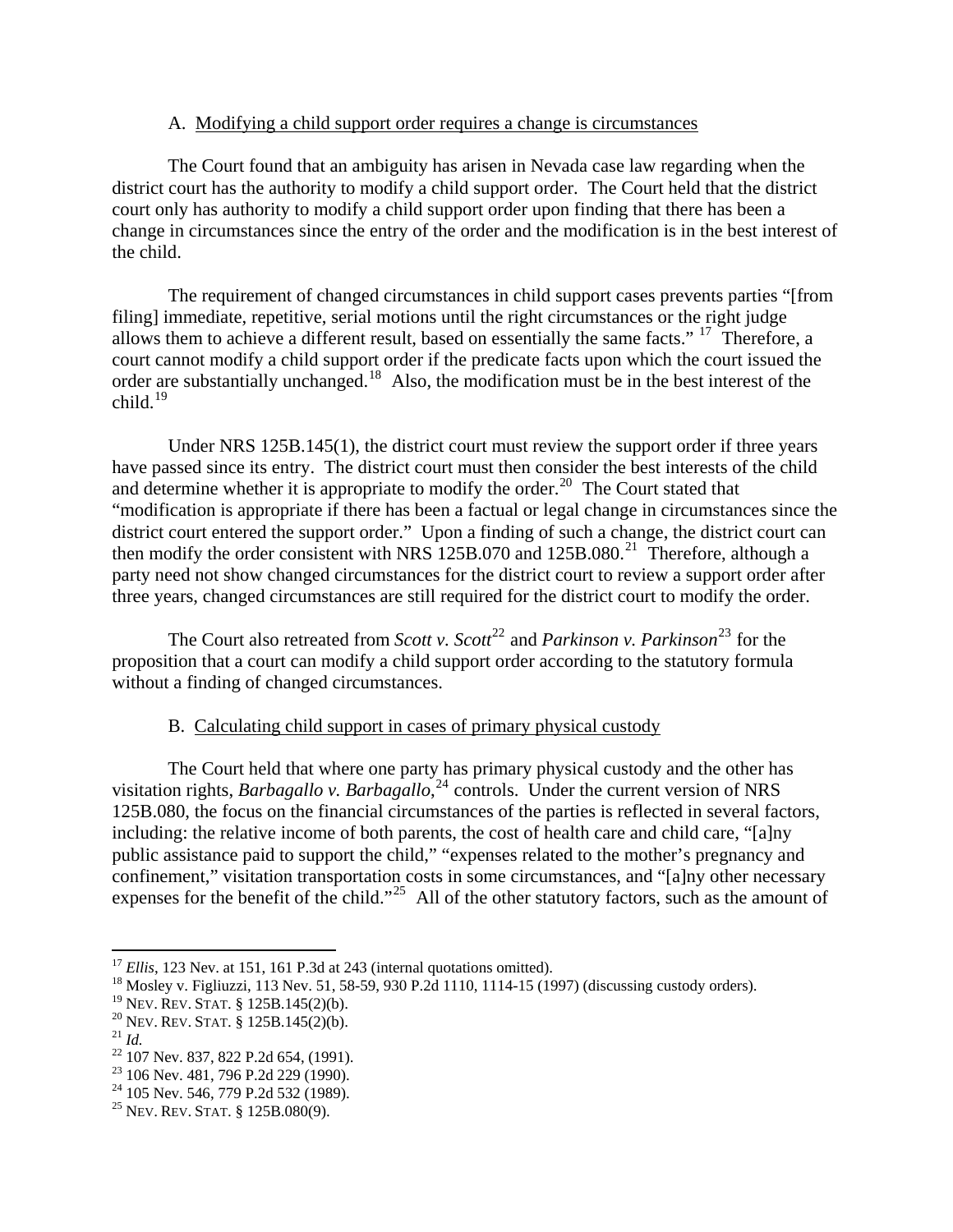time a parent spends with a child, are of lesser weight.<sup>[26](#page-7-0)</sup> The Court also held that this approach remains unchanged by the adoption of the new definition of joint physical custody because it only applies to situations in which one party has primary physical custody and the other has visitation rights.

#### C. Calculating child support in cases of joint physical custody

In cases where the parties have joint physical custody, the *Wright v. Osburn*<sup>[27](#page-7-1)</sup> formula determines which parent should receive child support. The Court held that *Wright* now overrules the *Barbagallo* application of the statutory child support formulas in joint physical custody cases.

 Under *Wright*, child support in joint physical custody arrangements is calculated based on the parents' gross incomes.<sup>[28](#page-7-2)</sup> Each parent is obligated to pay a percentage of their income, according to the number of children, as determined by NRS 125B.070(1)(b). The difference between the two support amounts is calculated, and the higher-income parent is obligated to pay the lower-income parent the difference.<sup>[29](#page-7-3)</sup> The district court may adjust the resulting amount of child support using the NRS 125B.080(9) factors.<sup>[30](#page-7-4)</sup> The Court held that the purposes of the *Wright* formula are to adjust child support to equalize the child's standard of living between parents and to provide a formula for consistent decisions in similar cases.<sup>[31](#page-7-5)</sup>

 The Court noted that the *Wright* formula also remains unchanged by the new definition of joint physical custody. The Court held that in a joint physical custody situation, if a party seeks a reduction in child support based on the amount of time spent with the child, the party must prove that payment of the full statutory amount of child support is unfair or unjust, given that party's substantial contributions to the child's support.  $32$ 

#### D. The district court's denial of Ms. Rivero's motion for child support

 The Court held that, in denying Ms. Rivero child support, the district court relied on the divorce decree, in which the parties agreed that neither would receive child support. The Court concluded that the district court erred by not making specific findings of fact regarding whether Ms. Rivero was entitled to receive child support under NRS Chapter 125B and explaining any deviations from the statutory formulas. The Court reversed the district court's denial of Ms. Rivero's motion for child support. On remand, the Court held that the district court may only modify the divorce decree upon finding a change in circumstances since the entry of the decree, and must calculate child support pursuant to either *Barbagallo* or *Wright*, as appropriate.

1

<span id="page-7-6"></span>

<span id="page-7-0"></span>

<sup>&</sup>lt;sup>26</sup> *Barbagallo*, 105 Nev. at 551, 779 P.2d at 536.<br><sup>27</sup> 114 Nev. 1367, 1368-69, 970 P.2d 1071, 1072 (1998).

<span id="page-7-2"></span><span id="page-7-1"></span><sup>&</sup>lt;sup>28</sup> *Id.* at 1368-69, 970 P.2d at 1072.<br><sup>29</sup> *Id.* 

<span id="page-7-5"></span><span id="page-7-4"></span><span id="page-7-3"></span><sup>29</sup> *Id.* <sup>30</sup> *Id.* <sup>31</sup> *Id.* <sup>32</sup> *Barbagallo*, 105 Nev. at 552, 779 P.2d at 536.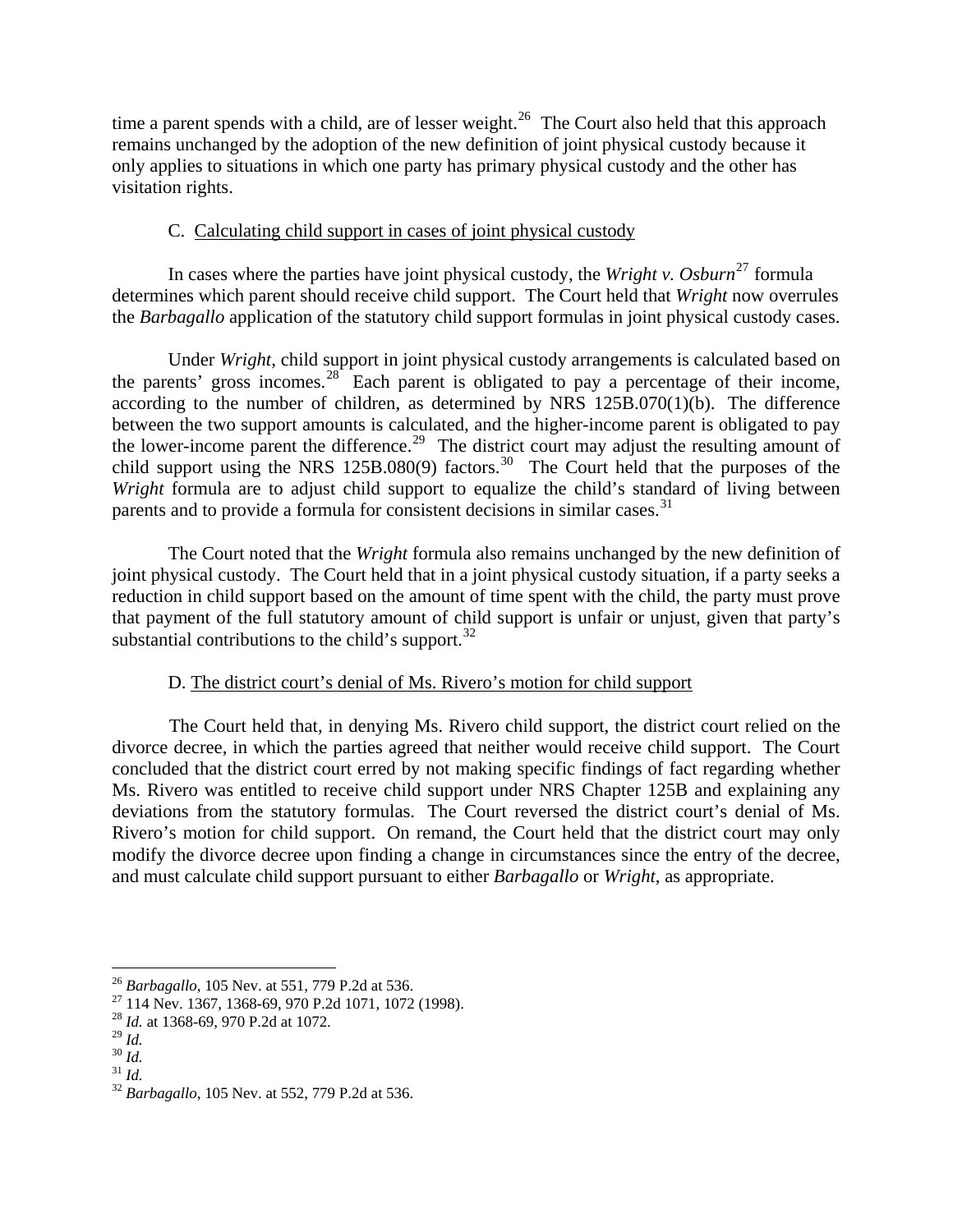#### V. Ms. Rivero's motions for recusal and disqualification

 Ms. Rivero asserted that the district court abused its discretion when the district court judge refused to recuse herself and when the chief judge denied Ms. Rivero's motion to disqualify the judge. According to Ms. Rivero, the district court abused its discretion in not allowing her to file a reply to Mr. Rivero's opposition to the motion to disqualify and by not permitting her to argue the merits at a hearing. The Court stated that to disqualify a judge based on personal bias, the moving party must allege bias that "'stem[s] from an extrajudicial source and result[s] in an opinion on the merits on some basis other than what the judge learned from his participation in the case. $1^{33}$  $1^{33}$  $1^{33}$  In addition, "where the challenge fails to allege legally cognizable grounds supporting a reasonable inference of bias or prejudice," a court should summarily dismiss a motion to disqualify a judge. $34$ 

 The Court held that Ms. Rivero has not established legally cognizable grounds for disqualification.<sup>[35](#page-8-2)</sup> As a result, the Court concluded that the district court judge did not abuse her discretion when she refused to recuse herself and that the chief judge properly denied Ms. Rivero's motion to disqualify the district court judge without considering a reply from Ms. Rivero or holding a hearing on the motion because Ms. Rivero did not establish legally cognizable grounds for an inference of bias.

#### VI. The district court's award of attorney fees to Mr. Rivero

 In addition to denying Ms. Rivero's disqualification motion, the district court awarded Mr. Rivero attorney fees arising from defending against the motion. Ms. Rivero argued that the district court abused its discretion when it awarded Mr. Rivero attorney fees because Ms. Rivero had a reasonable basis to move for the district court judge's disqualification. Ms. Rivero also contended that NRS 1.230, which prohibits punishment for contempt if a party alleges that a judge should be disqualified, prohibits an award of attorney fees under NRS 18.010 and sanctions under EDCR 7.60 and NRCP 11. The Court held that the contempt prohibition of NRS 1.230(4) prohibits attorney fees as a sanction for filing a frivolous motion to disqualify a judge. However, the Court did conclude that the district court abused its discretion in awarding attorney fees because substantial evidence did not support the sanction.

#### A. Contempt prohibition of NRS 1.230(4)

 Under NRS 1.230(4), "[a] judge or court shall not punish for contempt any person who proceeds under the provisions of this chapter for a change of judge in a case." The Court found that the district court did not state the basis for the attorney fees sanction but found that Ms. Rivero's motion to disqualify was meritless and that it appeared that the district court sanctioned Ms. Rivero to compensate Mr. Rivero for having to defend a frivolous motion, which is explicitly allowed under NRS 18.010(2)(b). The Court determined that the contempt prohibition

 $\overline{a}$ 

<span id="page-8-0"></span> $33$  In re Petition to Recall Dunleavy, 104 Nev. 784, 790, 769 P.2d 1271, 1275 (1988) (quoting United States v. Beneke, 449 F.2d 1259, 1260-61 (8th Cir. 1971)).

<span id="page-8-2"></span><span id="page-8-1"></span><sup>34</sup> *Id.* at 789, 769 P.2d at 1274. 35 *Id.*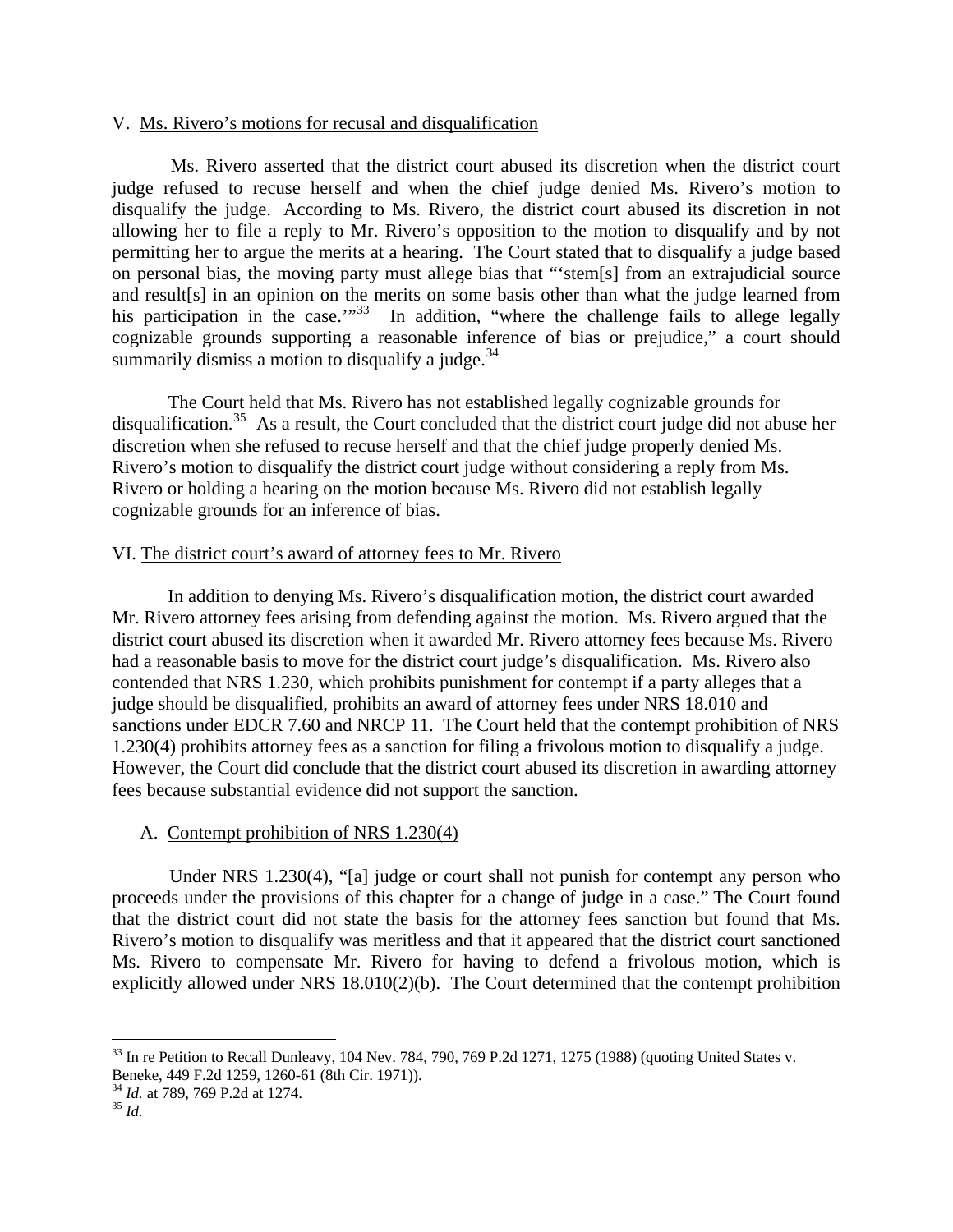of NRS 1.230(4) did not apply. The Court concluded that the district court abused its discretion in awarding attorney fees to Mr. Rivero.

#### B. Attorney fees sanction for filing a frivolous motion

 The Court stated that it will review a district court's award of attorney fees for an abuse of discretion.<sup>[36](#page-9-0)</sup> The district court may award attorney fees as a sanction under NRS 18.010(2)(b), NRCP 11, and EDCR 7.60(b) if it concludes that a party brought a frivolous claim. The district court must determine if there was any credible evidence or reasonable basis for the claim at the time of filing.<sup>[37](#page-9-1)</sup>

 The Court held that the district court did not explain in its order the basis for awarding Mr. Rivero attorney fees and only noted in its summary order that Ms. Rivero's motion to disqualify the district court judge was without merit. The Court concluded that the district court abused its discretion in sanctioning Ms. Rivero with attorney fees for her motion to disqualify. The Court reversed and remanded the district court's order granting an award of attorney fees to Mr. Rivero to the district court for further proceedings consistent with this opinion.

#### **Conclusion**

 $\overline{a}$ 

 The Supreme Court of Nevada withdrew its October 30, 2008 opinion for *Rivero v. Rivero* and ruled that the district court abused its discretion when it determined, without making specific findings of fact, that the parties had joint physical custody and when it modified the custody arrangement set forth in the divorce decree. The Court concluded that the district court abused its discretion in denying Ms. Rivero's motion to modify child support because it did not set forth specific findings of fact to justify deviating from the statutory child support formulas. The Court also concluded that the district court abused its discretion when it awarded Mr. Rivero attorney fees in relation to Ms. Rivero's motion to disqualify the district court judge. The matter was reversed and remanded to the district court for further proceedings consistent with this opinion.

 However, the Court also concluded that the district court judge properly refused to recuse herself, and the chief judge properly denied Ms. Rivero's motion for disqualification. The Court affirmed the district court's orders regarding the recusal and disqualification.

<sup>36</sup> Miller v. Wilfong, 121 Nev. 619, 622, 119 P.3d 727, 729 (2005).

<span id="page-9-1"></span><span id="page-9-0"></span><sup>37</sup> Semenza v. Caughlin Crafted Homes, 111 Nev. 1089, 1095, 901 P.2d 684, 687-88 (1995) (discussing NRS 18.010(2)(b)).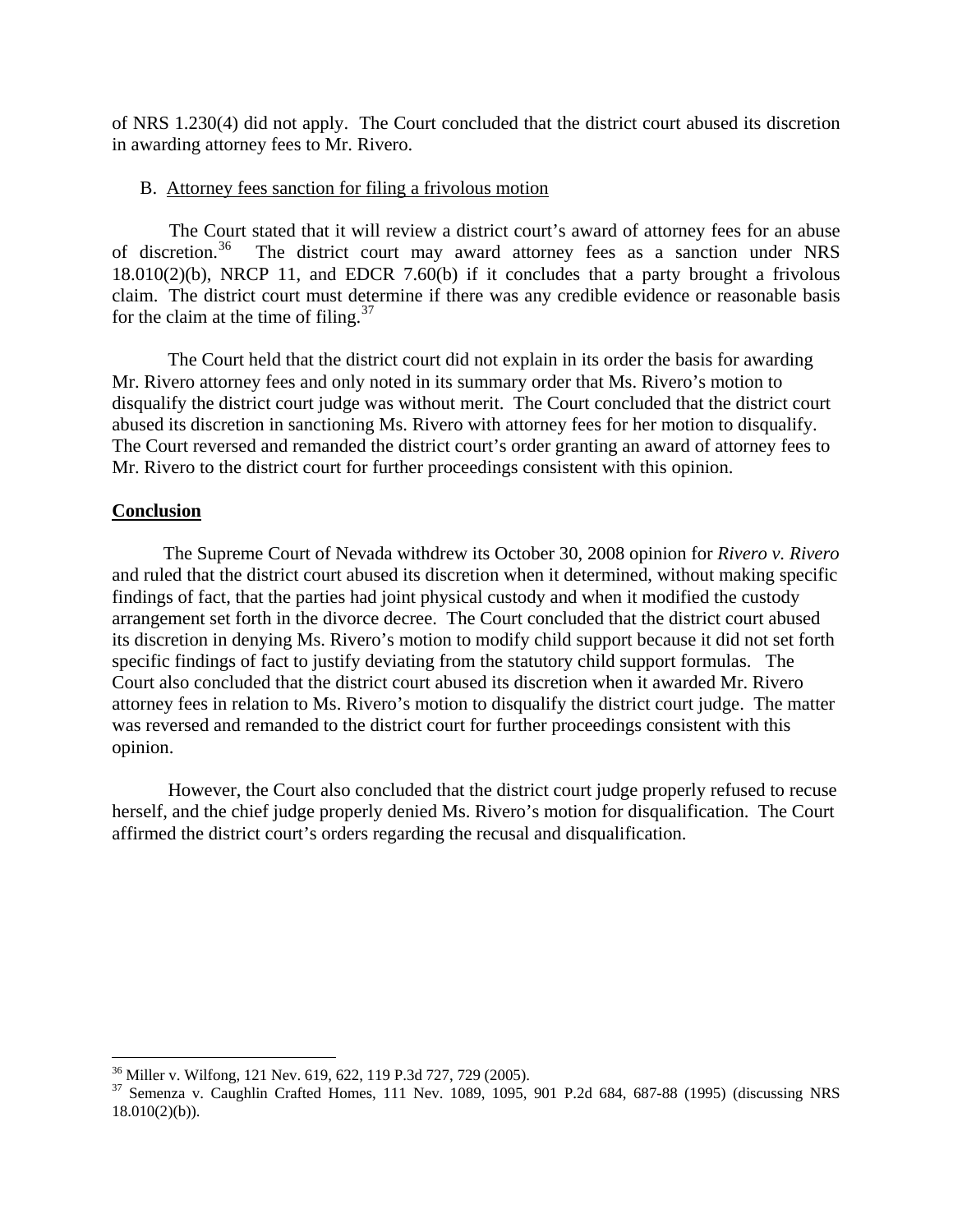#### **Concurring/Dissenting Opinions[38](#page-10-0)**

PICKERING, J., concurring in part and dissenting in part:

I. The formulaic approach is inconsistent with Nevada law

 Court-mandated formulas in general, and specifically the majority's 40% joint physical custody formula, are better left to legislative determination. The formulaic approach taken in this case is inconsistent with the Nevada legislature's chosen approach. The legislature considered a formulaic approach in 1987 but rejected such in favor of the multifactored approach to determining support codified in NRS § 125B.080. Based on the legislature approach, the Court has held that judicially concocted formulas in joint custody cases are "inappropriate."<sup>39</sup> The majority's formula, when tied, as intended, to eligibility for a child support offset under Wright v. Osburn,<sup>[40](#page-10-2)</sup> is indeed of the type judicially created standard that was to be avoided.

- A. The family court's interpretation of its decree was sound
	- 1. The stipulated decree was not irreconcilably inconsistent with joint physical custody

In interpreting parties' stipulated divorce decrees, the Court has historically deferred to a trial court's interpretations of its own decrees.<sup>[41](#page-10-3)</sup> In this case, both family court judges recognized tension between the stipulated joint physical custody provision and its original residential timeshare provision. In resolving such, the judges enforced the parties' overarching agreement and apparent intent to share joint legal and physical custody as evidenced by the elasticity of the original timeshare provision.<sup>[42](#page-10-4)</sup>

The family court judges' interpretation of the stipulated divorce decree comports with the NRS § 125.490 presumption that "joint custody would be in the best interest of a minor child if the parents have agreed to an award of joint custody." Because the parents agreed to joint custody and the family court judge found that the child's best interest would be served by the timeshare agreement, remanding for further findings regarding custody is unnecessary.

#### 2. The mother did not establish a basis to modify child support

As to support, the decree generally specified the applicable statutory percentage and stipulated the parties' agreement to deviate downward as well as the basis for such deviation. The stipulation obliged Mr. Rivero to pay the child's health insurance and make monthly contributions of \$50 to an education fund to be controlled by Ms. Rivero.

Ms. Rivero's motions to modify support focused on the alleged inconsistency between the agreement for joint physical custody and the timeshare provision. However, the record on

 $\overline{a}$ <sup>38</sup> Summary of Pickering, J. opinion concurring in part and dissenting in part by Ian Houston.

<span id="page-10-1"></span><span id="page-10-0"></span><sup>&</sup>lt;sup>39</sup> Barbagallo v. Barbagallo, 105 Nev. 546, 550 n.2, 779 P.2d 532, 535 n.2 (as amended by 786 P.2d 673 (1990)).<br><sup>40</sup> 114 Nev. 1367, 970 P.2d 1071 (1998).

<span id="page-10-3"></span><span id="page-10-2"></span><sup>41</sup> Grenz v. Grenz, 78 Nev. 394, 401, 374 P.2d 891, 895 (1962).

<span id="page-10-4"></span> $42$  In addition to Mr. Rivero's specifically allotted time, the original timeshare provision allowed for such additional time "as agreed to by the Parties."